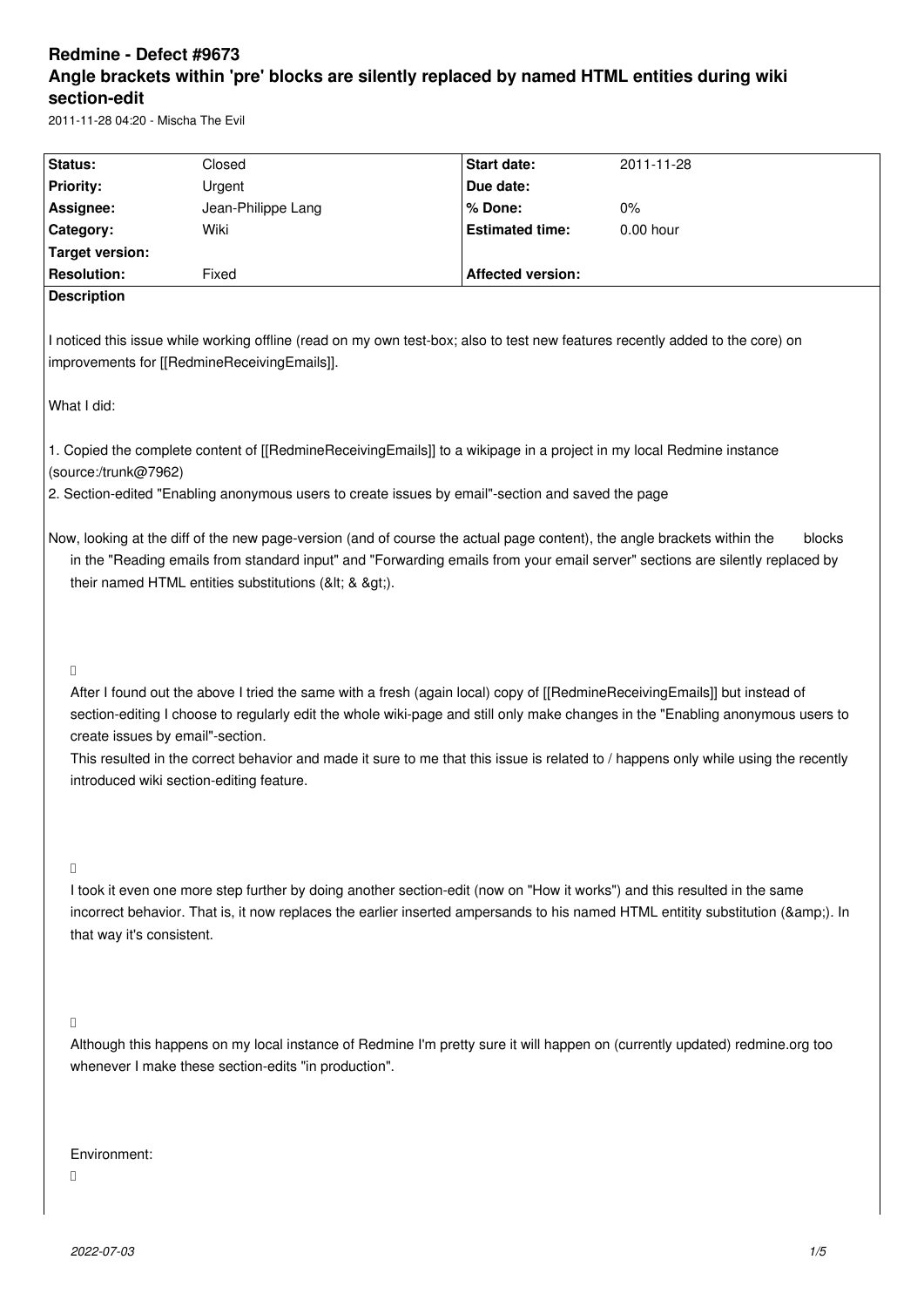| - Redmine: source:/trunk@7962<br>П                                |               |            |
|-------------------------------------------------------------------|---------------|------------|
| - Ruby: 1.8.7 [x86_64-linux] (REE 1.8.7-2011.03)<br>$\Box$ $\Box$ |               |            |
| - RubyGems: 1.3.7<br>$\Box$ $\Box$                                |               |            |
| - Rack: 1.1.2<br>$\Box$ Box                                       |               |            |
| - Rails: 2.3.14<br>$\Box$                                         |               |            |
| - MySQL: 5.1.41<br>$\Box$                                         |               |            |
| - Browser: Mozilla Firefox 7.0.1<br>$\Box$                        |               |            |
| $\Box$                                                            |               |            |
| $\Box$<br>Please let me know if more information is required.     |               |            |
| <b>Related issues:</b>                                            |               |            |
| Related to Redmine - Feature # 2222: Single section edit.         | <b>Closed</b> | 2008-11-21 |

**Associated revisions**

**Revision 7969 - 2011-11-28 18:56 - Jean-Philippe Lang**

Fixed: Angle brackets within 'pre' blocks are silently replaced by HTML entities during wiki section-edit (#9673).

### **Revision 7975 - 2011-11-28 22:45 - Jean-Philippe Lang**

Fixed: Wiki section edit escapes code tags inside pre blocks (#9673).

### **Revision 7976 - 2011-11-28 23:08 - Jean-Philippe Lang**

Fixed: Wiki section edit escapes pre tags inside pre blocks (#9673).

## **History**

**#1 - 2011-11-28 04:29 - Mischa The Evil**

Can this be related to issue #9440?

# **#2 - 2011-11-28 09:33 - Etienne Massip**

*- Priority changed from High to Urgent*

## **#3 - 2011-11-28 18:57 - Jean-Philippe Lang**

*- Status changed from New to Resolved*

This should be fixed in r7969.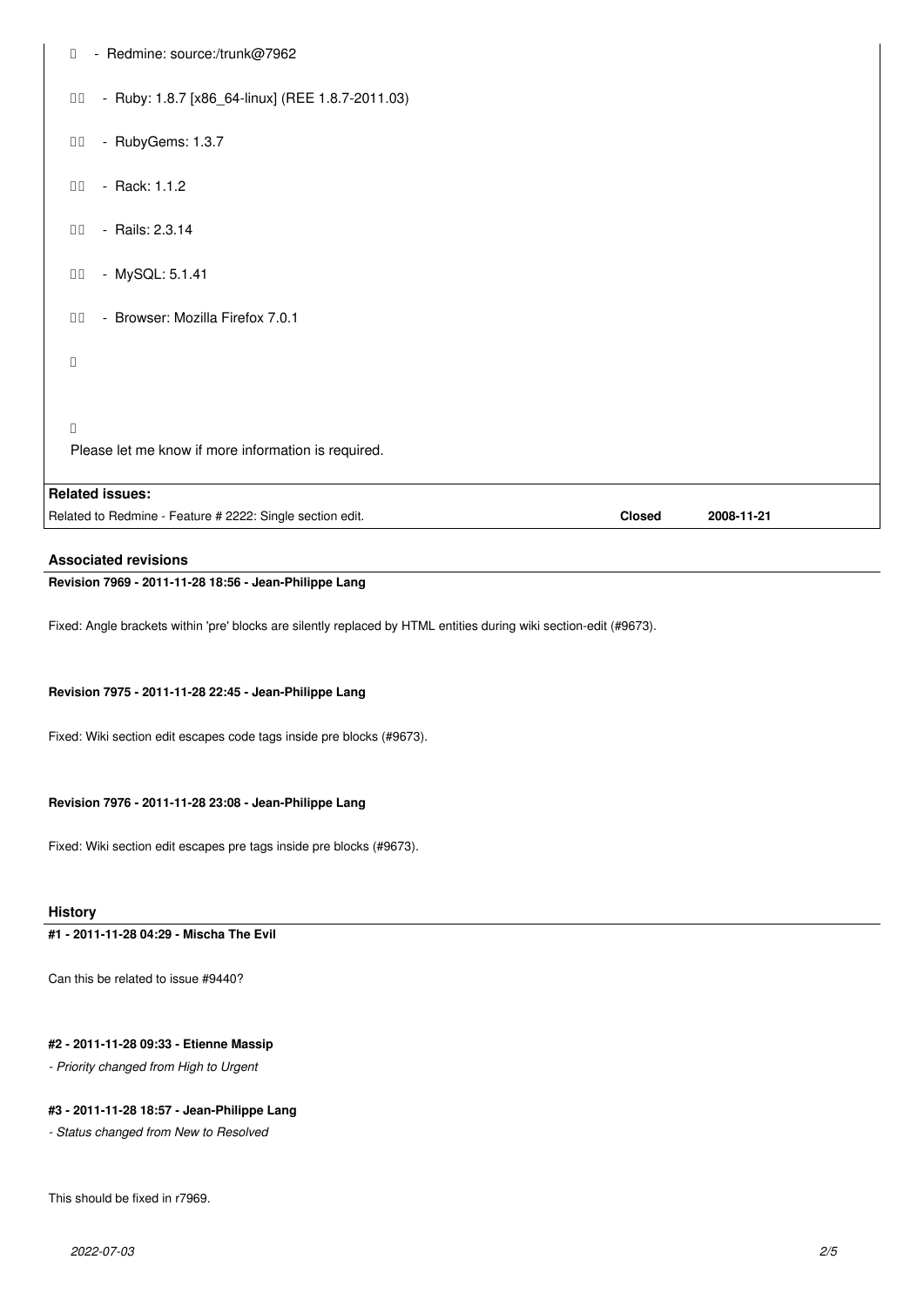# **#4 - 2011-11-28 19:17 - Etienne Massip**

I also noticed that trailing whitespaces are chopped, so you won't be able to insert as much space as you want to have at the end of the section and before the following section title.

 $\Box$ 

Needs to be confirmed, though.

### **#5 - 2011-11-28 20:22 - Mischa The Evil**

Jean-Philippe Lang wrote:

*This should be fixed in r7969.*

 $\Box$ 

Confirmed. For the record, the introduced test (test\_update\_section\_should\_not\_escape\_pre\_content\_outside\_section,

source:/trunk/test/unit/lib/redmine/wiki\_formatting/textile\_formatter\_test.rb@7969#L305) is scoped to test for escape issue in pre content **outside section**.

 $\Box$ 

From what I can tell this commit also fixes this behavior for sections which are currently section-edited (thus **inside section**). Don't know though if it's a matter that should be changed.

### **#6 - 2011-11-28 22:54 - Jean-Philippe Lang**

Etienne Massip wrote:

 $\mathbb{I}$ 

*I also noticed that trailing whitespaces are chopped, so you won't be able to insert as much space as you want to have at the end of the section and before the following section title.*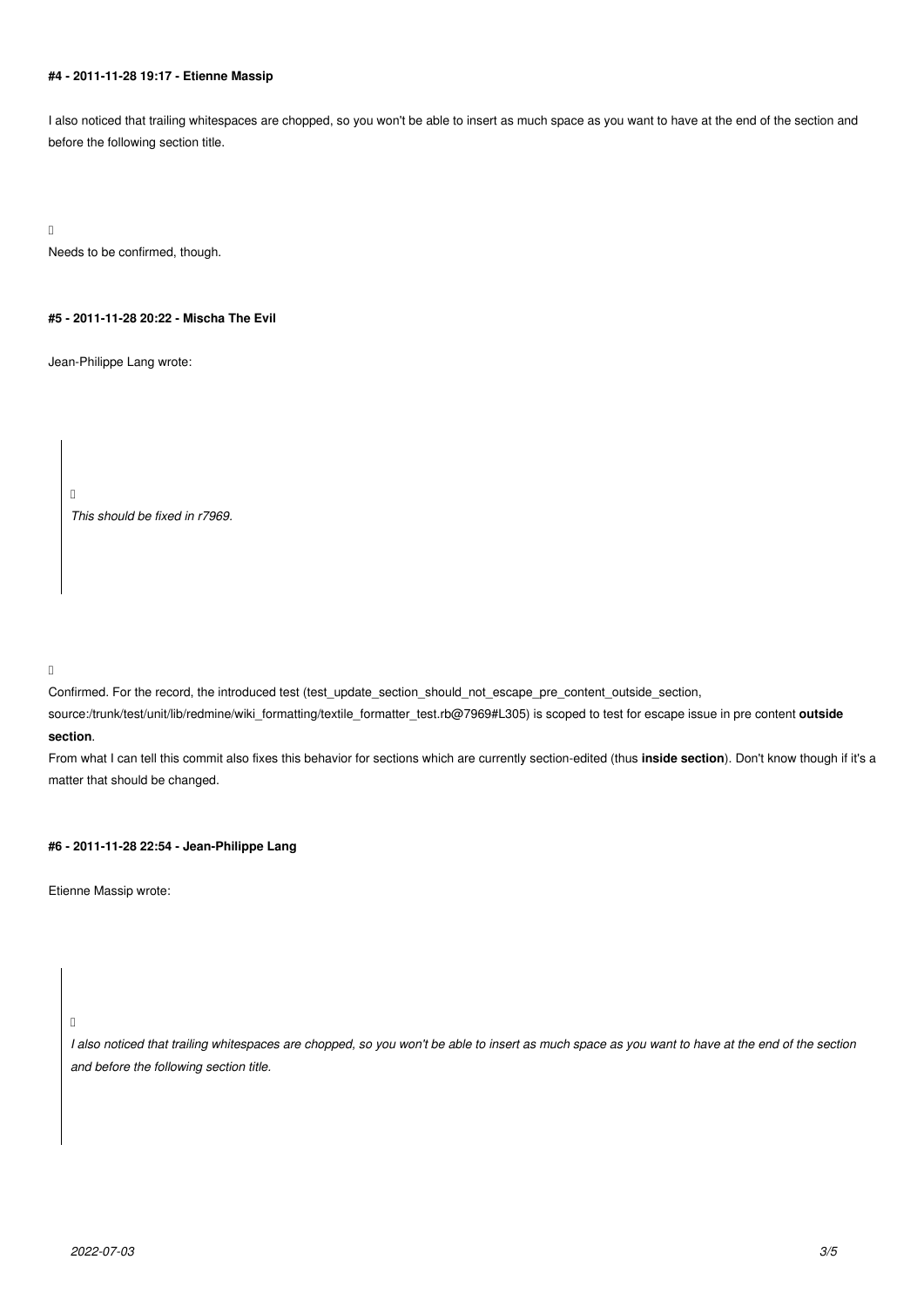### $\Box$

Indeed, additional white space are stripped when editing a section but I don't think it's a serious issue since multiple blank lines won't make any difference in the formatted text.

 $\Box$ 

Mischa The Evil wrote:

 $\Box$ 

*Confirmed. For the record, the introduced test (test\_update\_section\_should\_not\_escape\_pre\_content\_outside\_section,* source:/trunk/test/unit/lib/redmine/wiki\_formatting/textile\_formatter\_test.rb@7969#L305) is scoped to test for escape issue in pre content **outside** *section.*

 $\Box$ 

The test matches what you described in this ticket description (angle brackets escaped in the "Reading emails from standard input" when editing "Enabling anonymous users to create issues by email" which is an other section).

 $\Box$ 

BTW, another fix was required for code tags inside pre blocks (see r7975).

### **#7 - 2011-11-28 23:08 - Jean-Philippe Lang**

And another fix in r7976.

# **#8 - 2011-11-29 18:53 - Jean-Philippe Lang**

- *Status changed from Resolved to Closed*
- *Assignee set to Jean-Philippe Lang*
- *Resolution set to Fixed*

## **#9 - 2011-11-29 21:41 - Mischa The Evil**

Mischa The Evil wrote:

### *Can this be related to issue #9440?*

 $\Box$